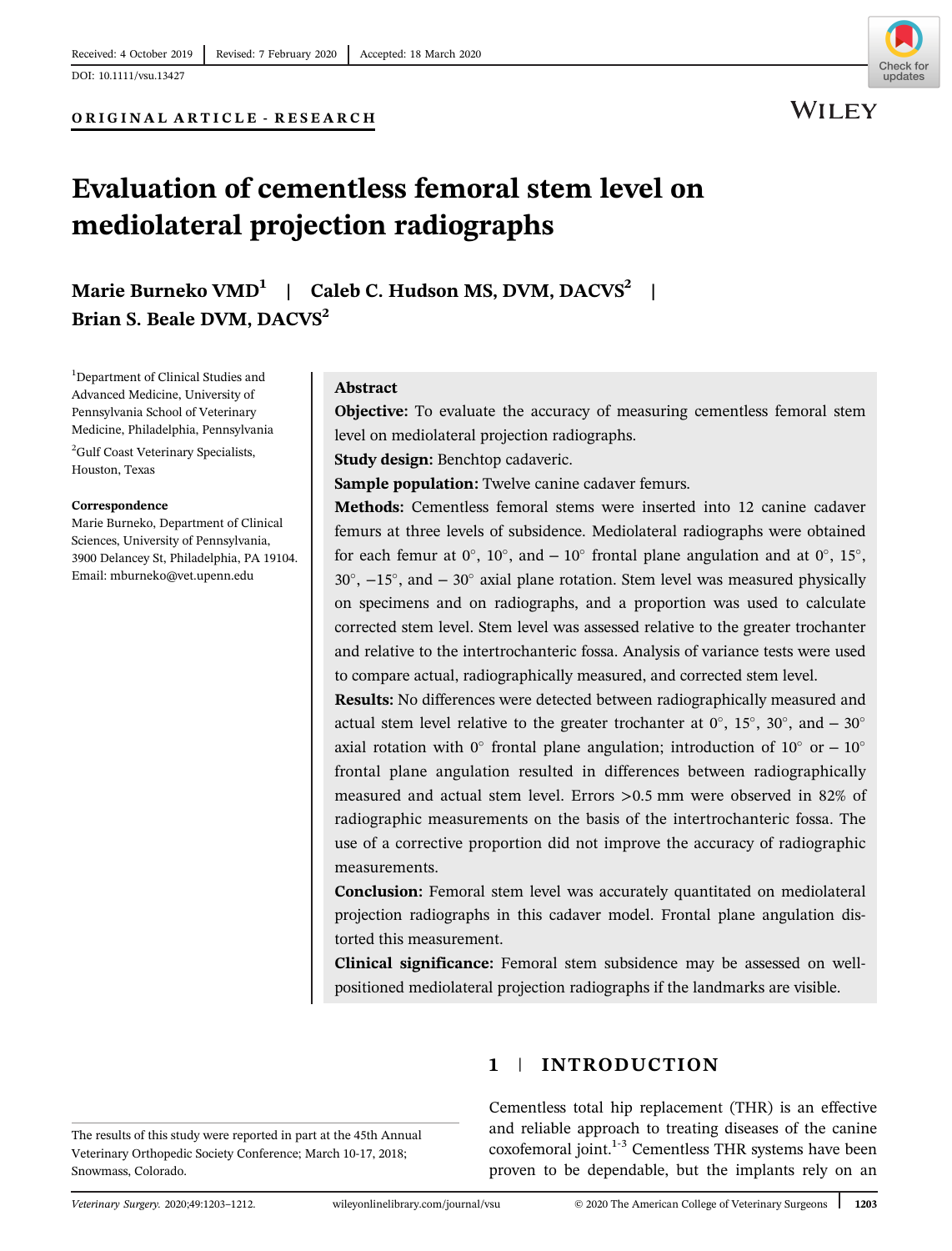initial press fit to maintain implant position until bone ingrowth into the porous surface of the implants occurs.<sup>4</sup> When shifting of the cementless femoral stem occurs, it typically occurs in the early postoperative period.<sup>4</sup> Recognition of femoral stem subsidence, defined as migration of the stem in a distal direction in the medullary canal of the femur, is important because it predisposes dogs to hip luxation and femoral fracture.5-7 Mild subsidence in the range of 1 to 3 mm is expected after THR, but subsidence  $>$ 5 mm may indicate implant instability. $8$ 

Femoral stem level is commonly measured on postoperative and follow-up craniocaudal projection femoral radiographs to allow calculation of femoral stem subsidence. Limb positioning, particularly if it results in femoral foreshortening, can affect the apparent stem level and may result in differences between the radiographically measured and actual stem level.9 Use of a proportion to correct the measured subsidence has been shown to increase the accuracy of femoral stem subsidence assessment on craniocaudal projection femoral radiographs.<sup>10</sup> Researchers conducting a study performed in man found that small amounts of femoral rotation can cause significant changes in proximal femoral dimension on radiographs, and the magnitude of these changes increases with rotation. $^{11}$ 

We theorized that femoral stem level could be measured accurately on a mediolateral projection femoral radiograph. The mediolateral position may help to limit inadvertent animal movement of the femur during radiograph acquisition and limit errors in measurement of stem level secondary to femoral foreshortening, which, in the authors' experience, is common because of difficulty in fully extending the coxofemoral joint for craniocaudal radiographs. The objective of this study was to evaluate the accuracy of femoral stem level measurement on mediolateral projection radiographs of canine cadaver femurs that had been serially radiographed at varying degrees of rotation and frontal plane angulation. We hypothesized that femoral stem level could be accurately assessed on mediolateral projection femoral radiographs, that the use of a corrective proportion would increase the accuracy of femoral stem level measurement, and that increasing magnitude of femoral rotation or frontal plane angulation would decrease the accuracy of stem level measurement.

## 2 | MATERIALS AND METHODS

## 2.1 | Study design

Cementless femoral stems were implanted in twelve right canine cadaver femurs obtained from dogs that had been previously euthanized and utilized for a veterinary surgery course. The bones were harvested, and soft tissue attachments were removed and stored at −20°C. Bones were thawed overnight prior to stem implantation.

A femoral head and neck ostectomy was performed on each femur, with the neck cut positioned at least a few millimeters above the level of the lesser trochanter, as previously described.8 The femoral canal was prepared for stem implantation by reaming, followed by broaching to facilitate insertion of a size 6 BFX femoral stem (BioMedrix, Whippany, New Jersey). The stem was initially implanted with the proximolateral aspect located approximately 4 mm distal to the tip of the greater trochanter. Care was taken to ensure that the stem was coaxial to the long axis of the femur. Actual stem level was measured as the distance from the most proximal aspect of the greater trochanter to the proximolateral aspect of the femoral stem by using an electronic caliper capable of measuring millimeters to the nearest hundredth decimal place (Mituotoyo, Kanagawa, Japan); this measurement was recorded for each femur. A custom alignment guide consisting of one straight arm that could be aligned with the long axis of the femur in the frontal plane and a second slightly offset perpendicular arm designed to sit on the most proximal aspect of the greater trochanter and overhang the intertrochanteric fossa was used to ensure that the caliper measurement of actual stem level was made parallel to the long axis of the femur. A second measurement of femoral stem level, the distance from the proximolateral aspect of the femoral stem to the most distal aspect of the intertrochanteric fossa at the junction with the femoral stem, was also made for each femur.

A custom jig was created to allow rotation of the femur in the sagittal, axial, and frontal planes (Figure 1). Protractors were secured to the jig frame to quantitate



FIGURE 1 Triplanar jig used to position cadaver femurs during radiograph acquisition. The jig allows controlled rotation/ angulation in frontal, axial, and sagittal planes. Protractors fixed at the axes of rotation allow for precise quantitation of axial rotation and frontal and sagittal plane angulation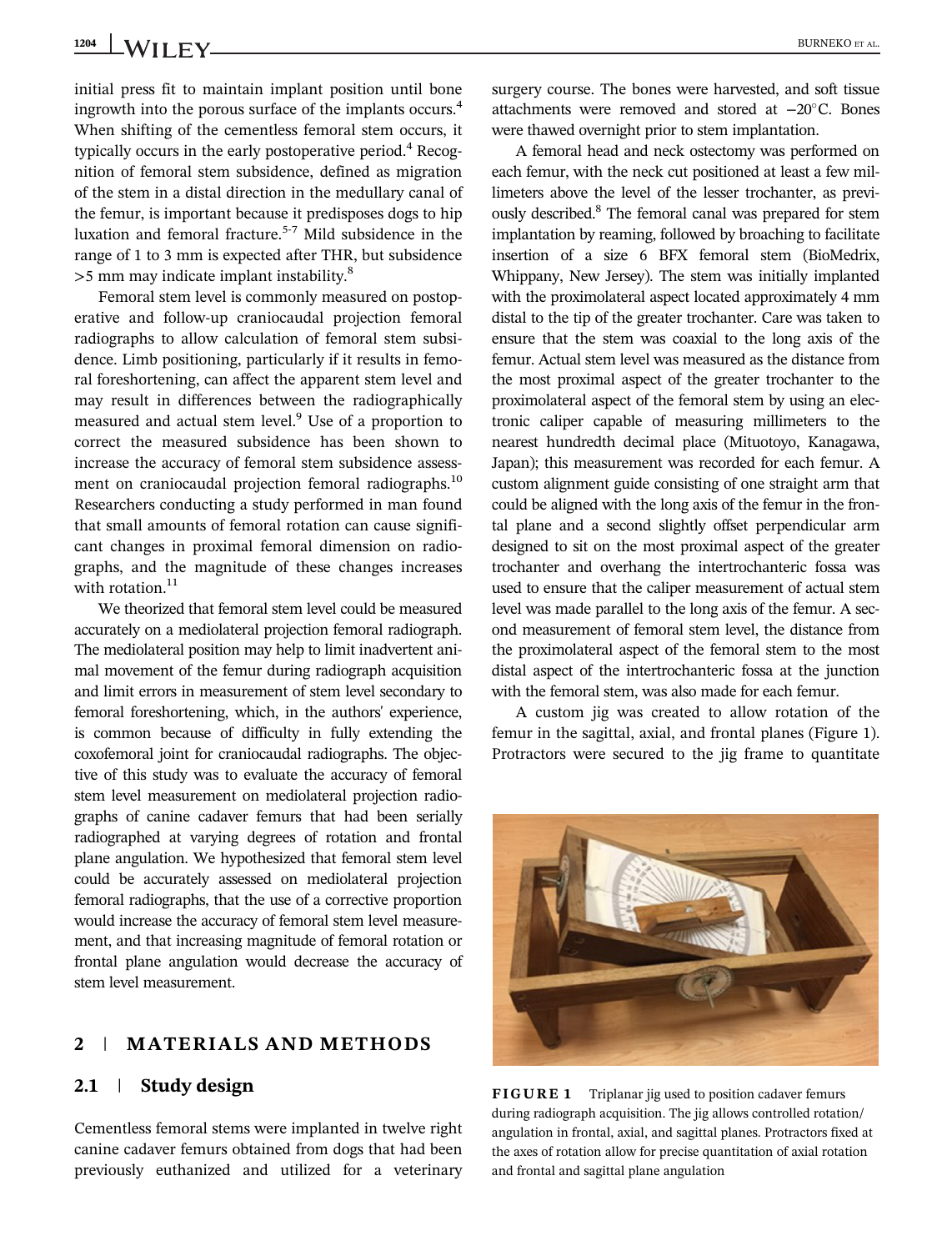axial rotation and frontal plane angulation of the jig. Each femur was then attached to the jig by using 22-gauge orthopedic wire placed around the distal diaphysis of the femur and through holes in the jig. A magnification correction marker measuring 100 mm in length was attached to an articulating arm and was positioned in  $0^\circ$  frontal plane angulation (parallel with the horizon) at the level of the greater trochanter.

Mediolateral projection radiographs were obtained for each femur by using a digital radiography system (Vet-Ray Technology, Sedecal USA, Arlington Heights, Illinois) with the beam centered over the greater trochanter. A true mediolateral projection was obtained by ensuring superimposition of the femoral condyles. Radiographic projections were obtained at frontal plane angulations of  $0^\circ$ ,  $10^\circ$ , and  $-10^\circ$  (referring to neutral, abduction and adduction femoral angulation, respectively) and axial plane rotation angles of  $0^\circ$ ,  $15^\circ$ ,  $30^\circ$ ,  $-15^\circ$ , and  $-30^\circ$  for each of the 10 femurs. For axial rotation, negative angle values were assigned to internal rotation, and positive angle values were assigned to external rotation.

Each femoral stem was removed from the cadaver femur and reimplanted so that the proximolateral aspect of the stem was positioned approximately 8 mm distal to the greater trochanter. The femoral stem level measurements with the electronic caliper and the initial radiographic series were then repeated. This procedure was repeated, inserting the femoral stem approximately 12 mm distal to the greater trochanter, and caliper measurements and radiographic projections were obtained.

All radiographic measurements were performed in Orthoplan Elite (Sound-Eklin, Carlsbad, California). All images were magnification corrected, and measurements were performed by a nonblinded observer (M.B.). Radiographically measured femoral stem level was defined as the distance measured on radiographs from the most proximal aspect of the greater trochanter to the proximolateral aspect of the femoral stem. The radiographically measured stem length was defined as the distance from the proximolateral aspect of the femoral stem to the distal tip of the stem (Figure 2). A corrective proportion  $(X/Y = A/B)$  was used to calculate a corrected femoral stem level. The corrected femoral stem level (represented by X) was obtained by cross-multiplying to solve for X, where Y is the actual stem length (58.65 mm), A is the radiographically measured femoral stem level, and B is the radiographically measured stem length. Radiographically measured fossa distance was defined as the distance measured on radiographs from the proximolateral aspect of the femoral stem to the most distal aspect of the intertrochanteric fossa (Figure 2). A corrective proportion was also used to calculate a corrected fossa distance by multiplying the



FIGURE 2 Radiographic image illustrating the radiographic measurements. A, The radiographically measured stem level, the distance from the most proximal aspect of the greater trochanter to the proximolateral aspect of the femoral stem. B, The radiographically measured femoral stem length, the distance from the proximolateral aspect of the femoral stem to the most distal point on the stem tip. C, The radiographically measured fossa distance, the distance from the proximolateral aspect of the femoral stem to where the most distal aspect of the intertrochanteric fossa contacts the caudal aspect of the femoral stem

actual femoral stem length by the radiographically measured fossa distance and dividing this product by the radiographically measured stem length.

### 2.2 | Statistical analysis

Descriptive statistics are reported for stem level (actual, radiographically measured, and corrected) and fossa distance (actual, radiographically measured, and corrected) as mean ± SD. Normality was assessed by using the Shapiro–Wilk test. A three-way analysis of variance (ANOVA) was used to evaluate the effects of the variables stem insertion level, frontal plane angulation, and axial rotation on both corrected and radiographic femoral stem level measurements. Oneway repeated-measures ANOVA was used to evaluate the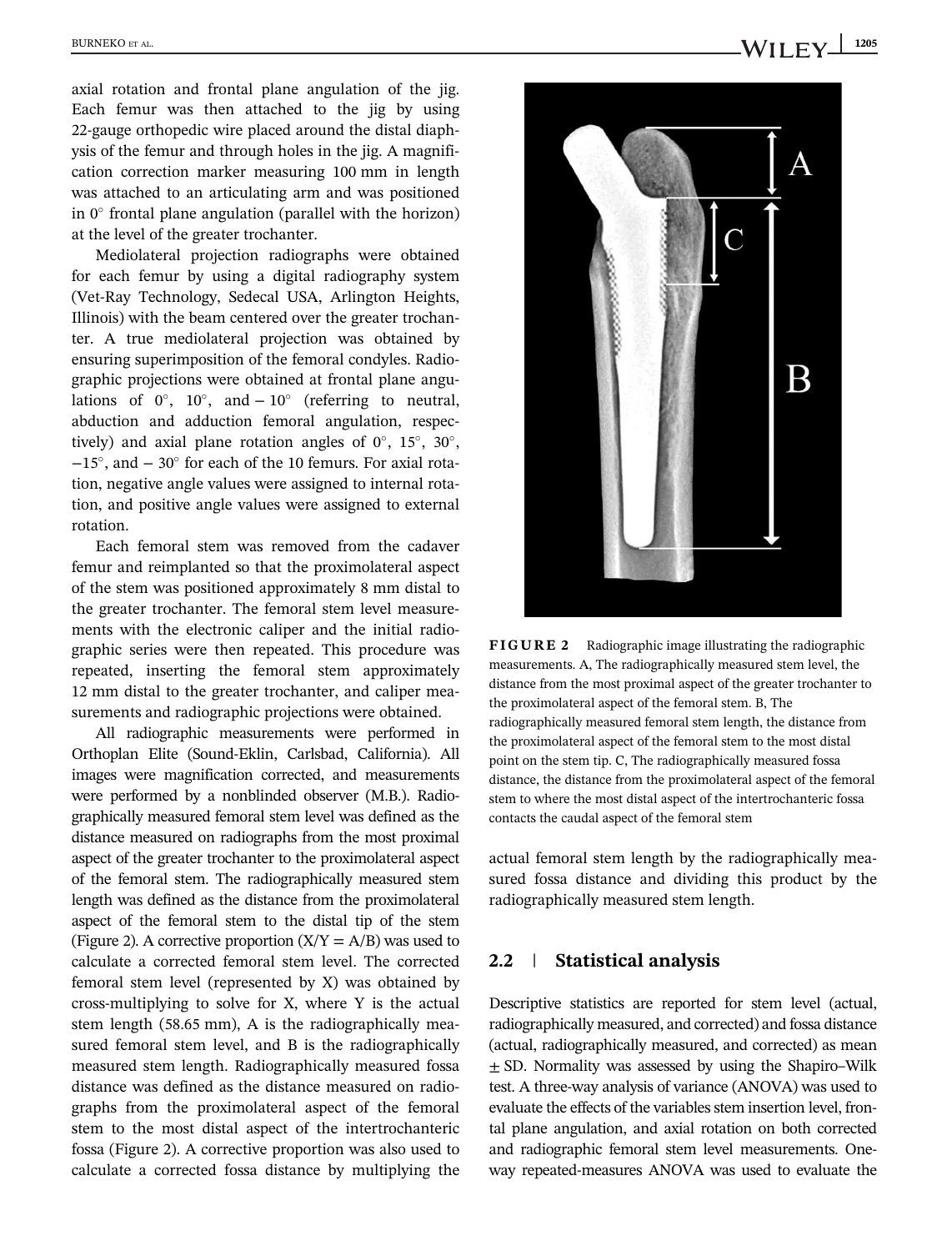effect of femoral frontal plane angulation at each axial rotation angle on corrected femoral stem level and radiographically measured femoral stem level, radiographically measured fossa distance, and corrected fossa distance. Separate analyses were performed for each stem insertion level  $(4, 8, 12 \text{ mm})$ .  $P < .05$  was considered statistically significant for all analyses. Bland–Altman plots with 95% limits of agreement were constructed to evaluate agreement between actual and radiographically measured stem levels as well as between actual and radiographically measured fossa distances. All statistical analyses were performed in SigmaPlot (Systat Software, San Jose, California). For the purposes of this study, the authors defined a measure of stem level as accurate if a statistical difference was not detected between actual and radiographically measured stem level and if Bland–Altman plots did not reveal evidence of systematic differences or proportional bias between actual and radiographic stem level measurements and 95% limits of agreement were within 0.5 mm of mean value. In addition to the statistical analysis, the clinical reliability of the corrected and radiographic stem level measurements and the corrected and radiographic fossa measurements were assessed. The authors defined corrected or radiographic stem level or fossa measurements varying by less than 0.5 mm from the actual stem level or fossa measurement as clinically reliable, while measurements varying by more than 0.5 mm were defined as clinically unreliable.

## 3 | RESULTS

The most dorsal aspect of the greater trochanter could not be consistently identified (obscured by the neck of

1206 BURNEKO ET AL.

the femoral stem) at  $15^{\circ}$  of internal rotation, so all measurements collected at  $-15^\circ$  axial rotation angle were excluded from analysis. The variables insertion level, frontal plane angulation, and axial rotation each exerted an effect on the stem level measurements. Differences (p-value <0.05) between actual, radiographic, and corrected stem level measurements with changes in frontal plane angulation grouped by subsidence level and axial rotation are presented in Tables S1-S3. No differences were detected between radiographic femoral stem level measurement and actual femoral stem level at  $0^\circ$ frontal plane angulation, but differences were detected at  $10^{\circ}$  or  $-10^{\circ}$  frontal plane angulation at all stem subsidence levels (4, 8, 12 mm) and all axial rotation angles  $(0^{\circ}, 15^{\circ}, 30^{\circ}, -30^{\circ})$  evaluated. The radiographic femoral stem level measurement was clinically reliable for 97% of measurements at  $0^{\circ}$  frontal plane angulation but was clinically reliable in only 11% of the measurements made at  $10^{\circ}$  or  $-10^{\circ}$  frontal plane angulation at all stem subsidence levels and all axial rotation angles evaluated. Use of a corrective proportion did not improve (or decrease) the accuracy or clinical reliability of the radiographic femoral stem level measurement for any subsidence level, axial rotation angle, or frontal plane angulation groups evaluated. Bland–Altman plot analysis at  $0^\circ$  frontal plane angulation did not reveal evidence of systematic differences or proportional bias between actual and radiographic stem level measurements, and 95% limits of agreement were within 0.5 mm of mean value (Figure 3) at all stem subsidence levels (4, 8, 12 mm) and all axial rotation angles ( $0^\circ$ , 15°, 30°,  $-30^\circ$ ) evaluated. Bland– Altman plot analysis revealed a bias of 0.9 mm at  $10^{\circ}$ frontal plane angulation (Figure 4) and a bias of



FIGURE 3 Bland–Altman plot of the differences between actual and radiographically measured stem level at  $0^{\circ}$  of frontal plane angulation with stem levels of 4, 8, and 12 mm. Measurement data from axial rotation angles of  $0^\circ$ , 15°,  $30^\circ$ , and  $-30^\circ$  were pooled for the analysis. Dashed lines represent 95% limits of agreement. The shaded region contains measurement values within 0.5 mm of actual stem level, which were considered clinically reliable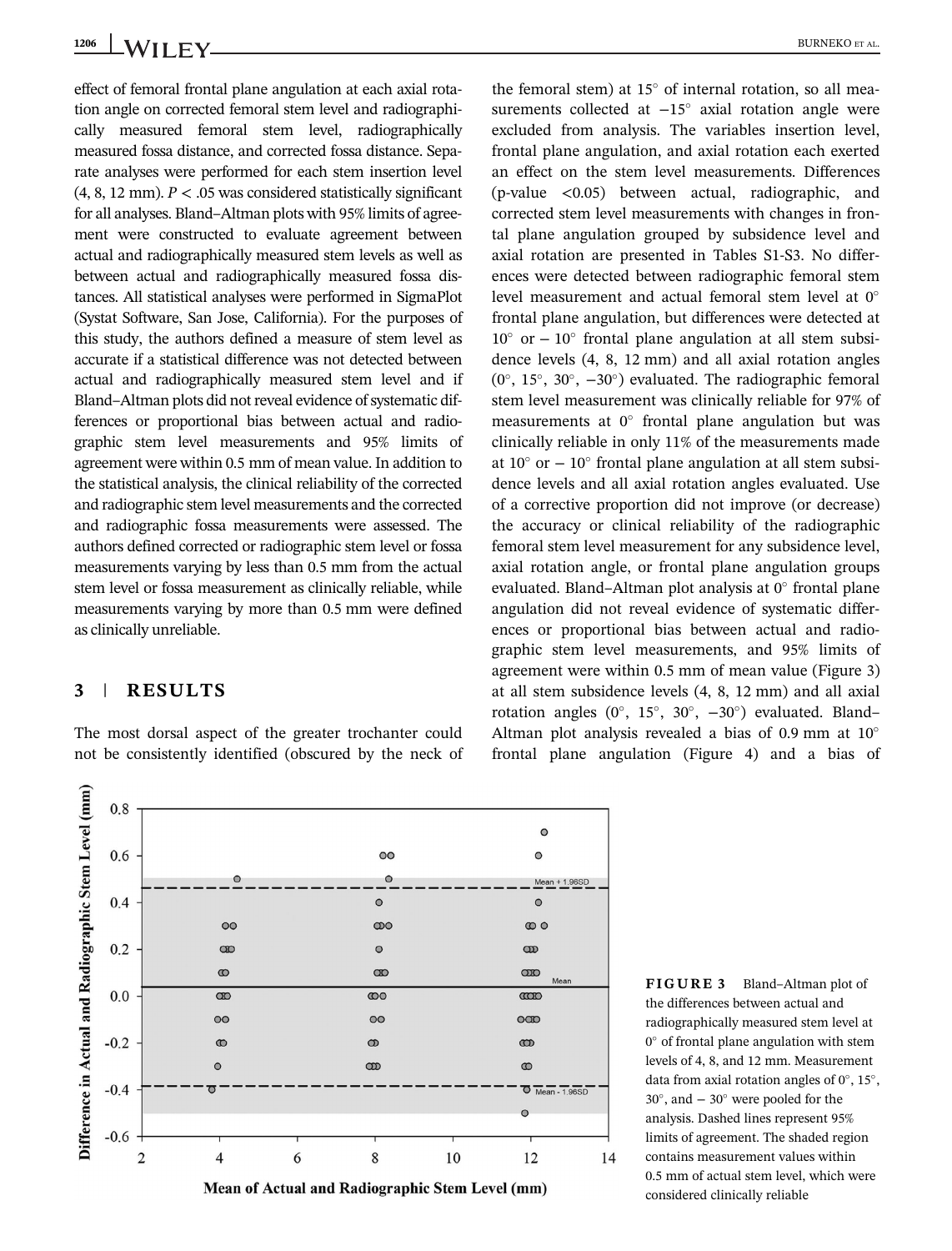$\circ$ 

 $-1.3$  mm at  $-10^{\circ}$  frontal plane angulation (Figure 5) as well as an increase in 95% limits of agreement to >0.5 mm for all stem subsidence levels and axial rotation angles.

Differences between actual, radiographic, and corrected fossa distance measurements with changes in frontal plane angulation grouped by subsidence level and axial rotation are presented in Tables S4-S6. Radiographic fossa distance

 $2.5$ 

2.0

 $\circ$ 

measurement was inconsistently different from actual fossa distance, with no effect associated with stem insertion level, axial rotation angle, or frontal plane angulation. Bland– Altman plot analysis did not reveal evidence of systematic differences or proportional bias between actual and radiographic fossa distance measurements. 95% limits of agreement were  $> 5$  mm from the mean value for 0 $\degree$  (Figure 6),  $10^{\circ}$ , and  $-10^{\circ}$  frontal plane angulation at all stem

 $\Omega$ 

FIGURE 4 Bland–Altman plot of the differences between actual and radiographically measured stem level at  $10^{\circ}$  of frontal plane angulation with stem levels of 4, 8, and 12 mm. Measurement data from axial rotation angles of  $0^\circ$ , 15°, 30°, and  $-30^\circ$  were pooled for the analysis. Dashed lines represent 95% limits of agreement. The shaded region contains measurement values within 0.5 mm of actual stem level, which were considered clinically reliable



FIGURE 5 Bland–Altman plot of the differences between actual and radiographically measured stem level at −10! of frontal plane angulation with stem levels of 4, 8, and 12 mm. Measurement data from axial rotation angles of  $0^\circ$ , 15°, 30°, and  $-30^\circ$  were pooled for the analysis. Dashed lines represent 95% limits of agreement. The shaded region contains measurement values within 0.5 mm of actual stem level, which were considered clinically reliable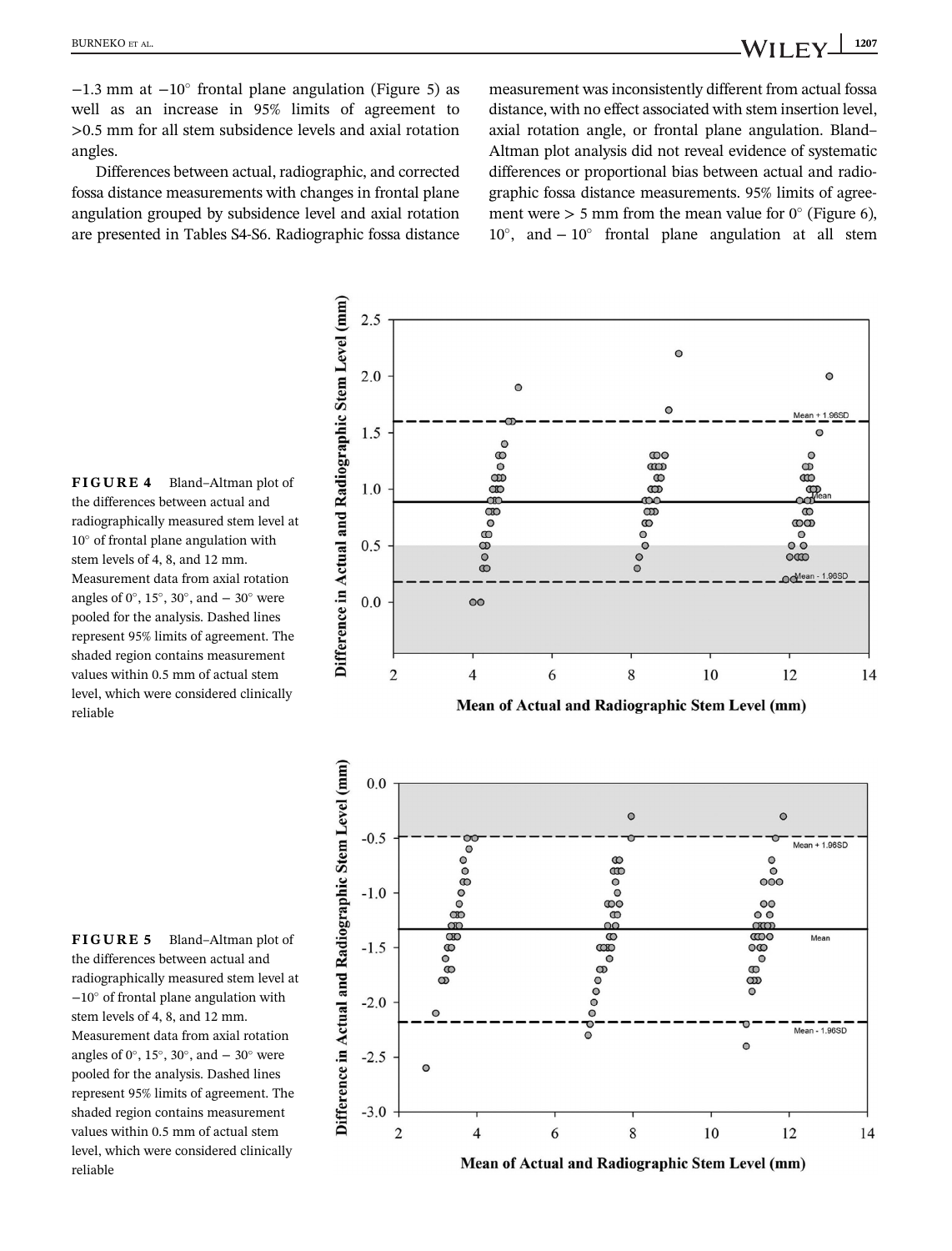

FIGURE 6 Bland–Altman plot of the differences between actual and radiographic fossa distance measurement at  $0^\circ$  of frontal plane angulation with stem levels of 4, 8, and 12 mm. Measurement data from axial rotation angles of  $0^\circ$ , 15°, 30°, and  $-30^\circ$ were pooled for the analysis. Dashed lines represent 95% limits of agreement. The shaded region contains measurement values within 0.5 mm of actual fossa distance, which were considered clinically reliable

subsidence levels (4, 8, 12 mm) and all axial rotation angles  $(0^\circ, 15^\circ, 30^\circ, -30^\circ)$  evaluated. Most (82%) radiographic fossa distance measurements were considered clinically unreliable. The use of a corrective proportion did not affect the accuracy or clinical reliability of the radiographic fossa distance measurement.

## 4 | DISCUSSION

Reliable detection of femoral stem subsidence in the early postoperative period is important because stem subsidence may indicate an unstable implant and could lead to the development of major implant associated complications.<sup>7,8</sup> The results of the present study provide evidence to support the use of a well-positioned mediolateral radiograph of the femur to measure femoral stem level to calculate femoral stem subsidence. The mediolateral projection radiograph was chosen for this study for several reasons. It is difficult to extend the hip fully to get a perfectly positioned craniocaudal view of the femur, but, in the authors' opinion, a wellpositioned mediolateral projection femoral radiograph is relatively easy to obtain. It can also be difficult to assess femoral foreshortening on the craniocaudal radiographic projection. On the mediolateral projection, mild limb abduction, adduction, or rotation can be easily assessed by evaluating the degree of femoral condyle superimposition, assuming that a femoral deformity is not present (Figure 7).

Accurate measurements of femoral stem level were obtained in this study with the femur positioned at multiple axial rotation angles. Femoral positioning at  $15^\circ$ of internal rotation resulted in the femoral stem neck obscuring the most proximal point on the greater trochanter, making accurate assessment of femoral stem level impossible. At  $0^{\circ}$  axial rotation and at  $15^{\circ}$  and  $30^{\circ}$  external rotation, the most dorsal aspect of the greater trochanter was consistently located caudal to the femoral stem neck on the radiographic projection, while at  $30^\circ$  internal rotation the most dorsal aspect of the trochanter was located cranial to the femoral neck. In the study reported here, the authors endeavored to position all femoral stems in the same orientation in the femoral canal with approximately  $15^{\circ}$  of neck anteversion. Because of the similarity of stem positioning between cadaver femurs, it is not surprising that the neck of the stems would obscure the greater trochanter at a similar angle of internal rotation (a femoral stem placed at  $15^\circ$  anteversion will be at neutral version when the femur is internally rotated  $15^{\circ}$ ). In clinical cases, the axial rotation angle of the femur, which might interfere with identification of the most dorsal aspect of the greater trochanter, would likely be different than  $15^{\circ}$  of internal rotation and would depend on the location of the trochanter relative to the femoral canal, the neck version angle at which the femoral stem was inserted, the angle of femoral stem insertion in the sagittal plane, and the depth of stem insertion in the femoral canal.

As would be expected at  $0^{\circ}$  frontal plane angulation and  $0^\circ$  axial rotation, radiographic femoral stem level measurement accurately represented true femoral stem level. The authors expected that increasing the axial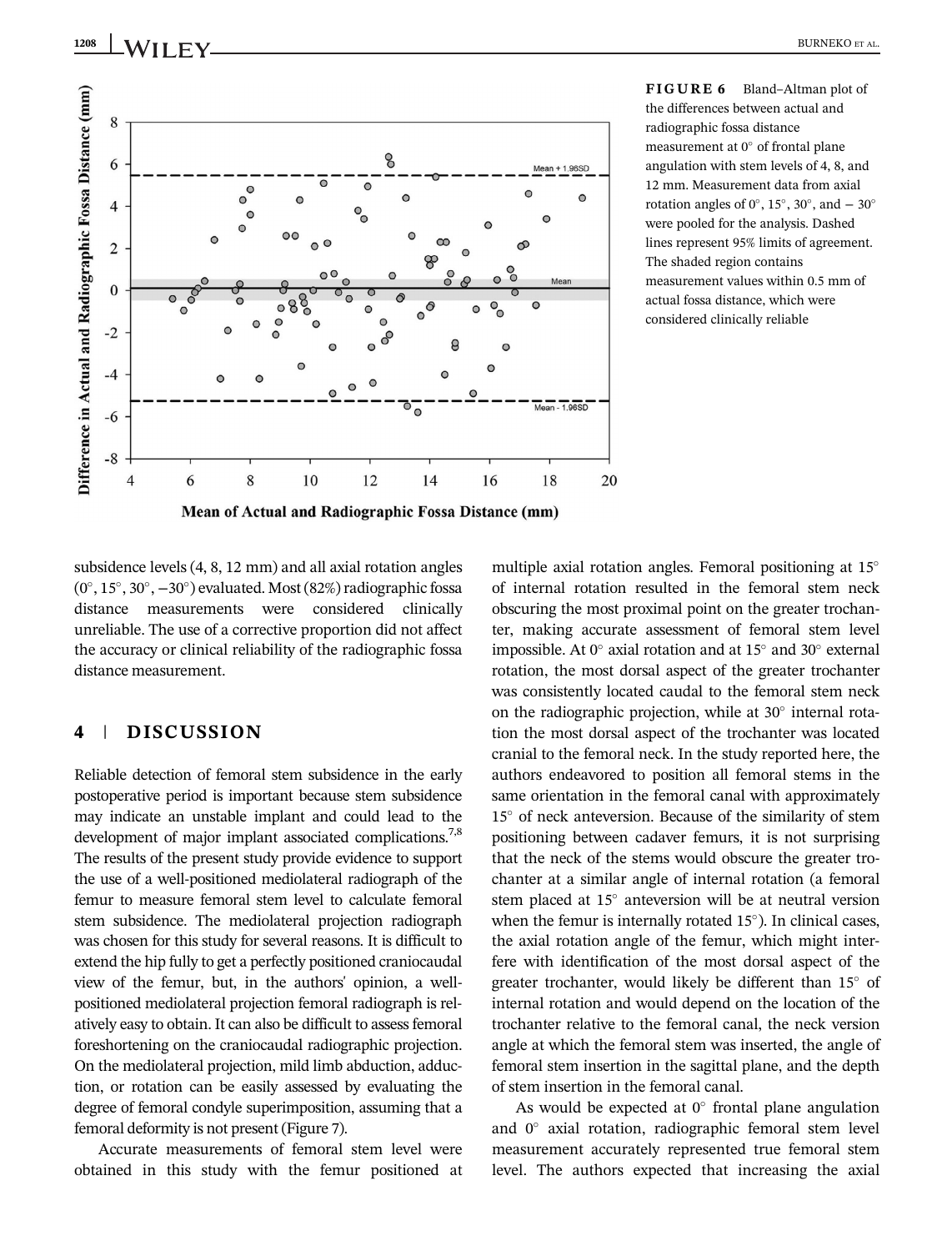

FIGURE 7 Femoral condyle superimposition as assessed on a mediolateral projection radiograph during serial positional changes of a single femur. A, Excellent femoral condyle superimposition obtained when the femur is positioned at  $0^\circ$  axial rotation and  $0^\circ$  frontal plane angulation. B, Loss of femoral condyle superimposition when the femur is positioned at 10 $^{\circ}$  frontal plane angulation and 0 $^{\circ}$  axial rotation. C, Loss of femoral condyle superimposition when the femur is positioned at  $0^\circ$  frontal plane angulation and 15° axial rotation

rotation would reduce the accuracy of radiographic measurement of femoral stem level, but this hypothesis was not supported by the results of this study except at  $15^{\circ}$  of internal rotation. The results of this study provide evidence that radiographic measurement of femoral stem level can be accurate in the presence of axial rotation (up to  $30^{\circ}$ ) as long as frontal plane angulation is not present. These findings are similar to those of a previous study in which Brand et al. $^{10}$  evaluated the effects of axial rotation and sagittal plane angulation of radiographically measured femoral stem level on craniocaudal projection femoral radiographs. In the Brand et  $al^{10}$  study, axial rotation up to  $30^\circ$  had minimal effect on radiographically measured femoral stem level as long as minimal femoral angulation in the sagittal plane was present. Presumably, the most dorsal aspect of the greater trochanter in the cadaver femurs included in the current study was a relatively focal position, and the apparent location of this most dorsal aspect did not change with the introduction of moderate amounts of axial rotation. In contrast, the introduction of  $10^{\circ}$  of frontal plane angulation had a significant effect on femoral stem level measurement. Adduction angulation  $(-10^{\circ})$  consistently decreased the radiographic femoral stem level measurement, while abduction angulation  $(10^{\circ})$  consistently increased radiographically measured femoral stem level. The authors expected that both adduction and abduction angulation would decrease radiographically measured femoral stem level due to apparent foreshortening of the trochanter. Presumably, the relatively irregular profile of the greater trochanter in the mediolateral plane resulted in a more

lateral region of the greater trochanter shifting into a more dorsal position with abduction angulation, increasing the apparent height of the trochanter relative to the femoral stem on the radiographic projection when abduction angulation was present.

In this study, we also evaluated the level of the femoral stem relative to the most distal aspect of the intertrochanteric fossa. Lascelles and colleagues $12$  used the distance from the dorsolateral aspect of the femoral stem to the bottom of the intertrochanteric fossa on craniocaudal projection femoral radiographs to assess femoral stem level and calculate femoral stem subsidence. Korani et al.<sup>9</sup> assessed femoral stem level by measuring the distance from the dorsolateral aspect of the femoral stem to the intersection of the intertrochanteric crest with the caudal aspect of the femoral stem on mediolateral projection radiographs and concluded that the measurement technique compared favorably to other methods of assessing femoral stem level. In the present study, relatively few statistically significant differences were identified between the results of the radiographic fossa measurement technique and the actual fossa measurement. However, on the basis of assessment of the clinical reliability outcome measure, the radiographic fossa measurement was inconsistent and unreliable most (82%) of the time. The explanation for the relatively few significant differences identified between actual and radiographic or corrected fossa measurement results is likely due to the high intermeasurement variability between the fossa measurements (resulting in a low power for this portion of the analysis) compared with the relatively low variability in the femoral stem level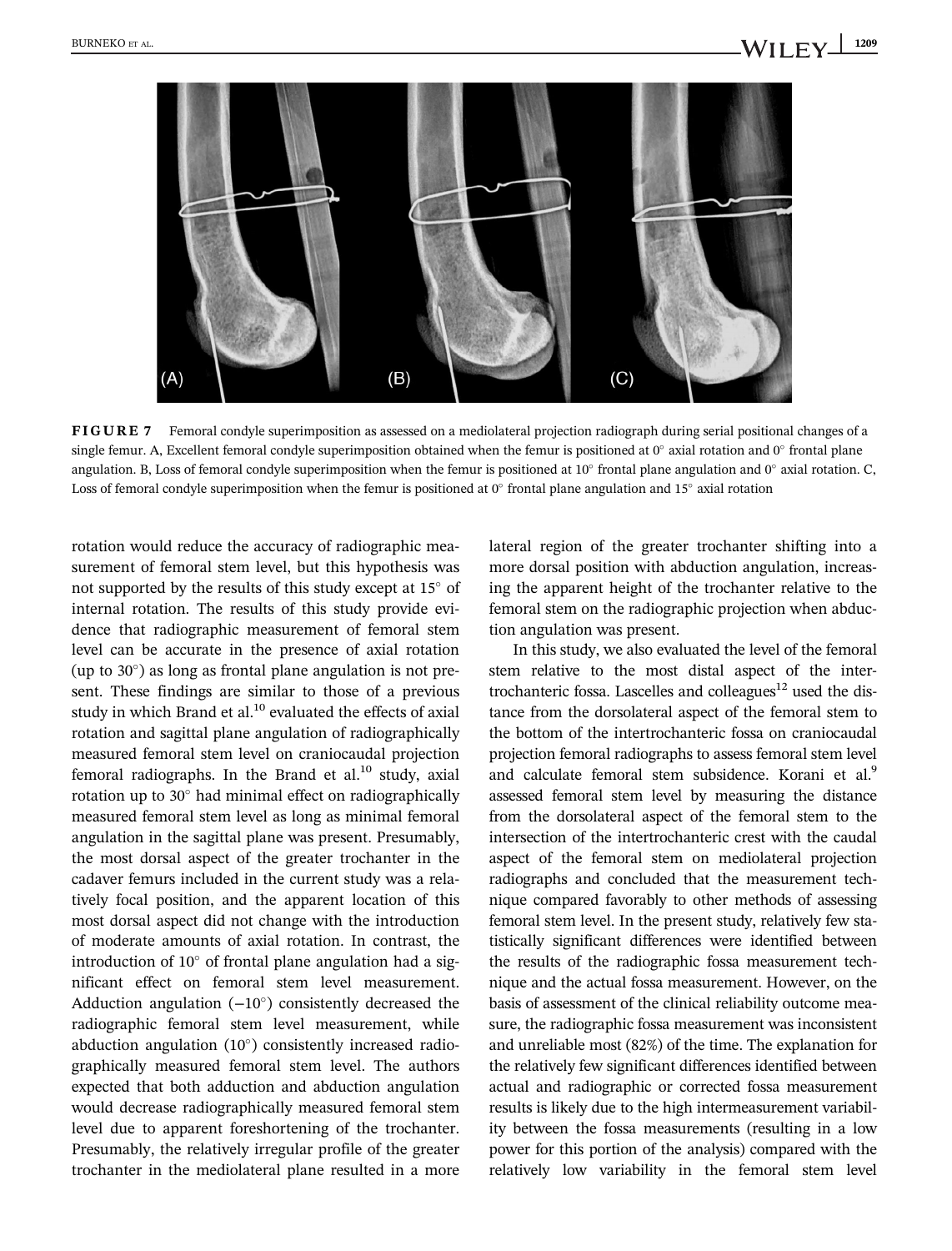1210 WII FY BURNEKO ET AL.

measurements groups. The high variability in the fossa measurement values is reflected in the excessively high SD values for the fossa measurements (SD range, 1.4-4.1 mm) compared with the much lower SD values for the radiographic stem level measurement technique (SD range, 0.1-0.5 mm) as well as the large differences in measurement values contained within the 95% confidence limits on the Bland–Altman plot by which actual and radiographically measured fossa measurements were assessed. The authors' impression was that identification of the most distal portion of the intertrochanteric fossa on mediolateral projection radiographs was very subjective. Wide variability was noted in ability to detect the most distal part of the fossa between femur specimens. Even in the same femur specimen, high variability was noted in the apparent location of the most distal portion of the intertrochanteric fossa depending on the degrees of axial rotation and frontal plane angulation. The fossa could not be identified at all at certain positions in most of the femoral specimens (Figure 8).

The use of a corrective proportion increased the accuracy of stem level measurement on craniocaudal projection radiographs of the femur with varying degrees of axial rotation and sagittal plane angulation in a previous study.<sup>10</sup> In the present study, use of a corrective proportion did not significantly improve the accuracy of radiographic stem level measurements or radiographic fossa measurements. The use of the corrective proportion is based on the idea that, as an object with relatively focal endpoints is rotated in the plane of the radiographic beam, it appears to become shorter (foreshortening). If two objects in the same plane are rotated an equivalent amount and undergo foreshortening in an equivalent and linear fashion, the corrective proportion would be expected to improve the accuracy of length measurements performed on the foreshortened objects. In this study, the femoral stem and greater trochanter were both somewhat irregular and did not have a focal endpoint, with the exception of the rounded distal tip of the femoral stem. The most dorsal aspect of the greater trochanter is also located lateral to the dorsolateral aspect of the femoral stem (out of plane). That the greater trochanter did not foreshorten in a consistent fashion with angulation is evident because the apparent distance between the dorsolateral femoral stem and the most proximal aspect of the trochanter appeared to increase after abduction angulation, while the radiographically measured length of the femoral stem decreased as expected. The lateral location of the greater trochanter relative to the femoral stem means that the most dorsal aspect of the greater trochanter will first appear to move proximally with abduction of the femur. With continued abduction, the trochanter would start to foreshorten as expected (Figure 9). Conversely,



FIGURE 8 Intertrochanteric fossa identification associated with changes in femoral position. A, The distal aspect of the intertrochanteric fossa is identified as a radiopaque line intersecting the caudal aspect of the femoral stem at the white arrow when the femur is positioned at  $0^{\circ}$  frontal angulation and  $0^{\circ}$  axial rotation. B. The distal aspect of the intertrochanteric fossa is not identifiable when the same femur is positioned at  $0^\circ$  frontal plane angulation and  $30^\circ$  axial rotation

with adduction, the lateral location of the greater trochanter means that the trochanter will appear to shorten at a rate greater than expected (nonlinear foreshortening relative to the femoral stem). The out of plane (lateral) location of the greater trochanter likely explains the inability of the corrective proportion to improve the accuracy of the radiographic femoral stem level and fossa distance measurements.

In this study, measurement results were evaluated with a clinical reliability assessment in addition to statistical testing. The definition of clinical reliability was based on the authors' clinical impression that femoral stem measurement distance changes of  $\pm 0.5$  mm are very difficult to accurately assess radiographically in clinical patients. In addition, an error in stem level measurement accuracy of  $\pm$ 0.5 mm or less would not significantly affect the outcome of a clinical patient. While a statistical test may detect a very small difference in absolute magnitude between different groups if minimal variability exists in the measurements obtained within each group, the clinical implications of this statistically significant difference may be minimal. The authors' impression is that the clinical reliability assessment may be a more useful method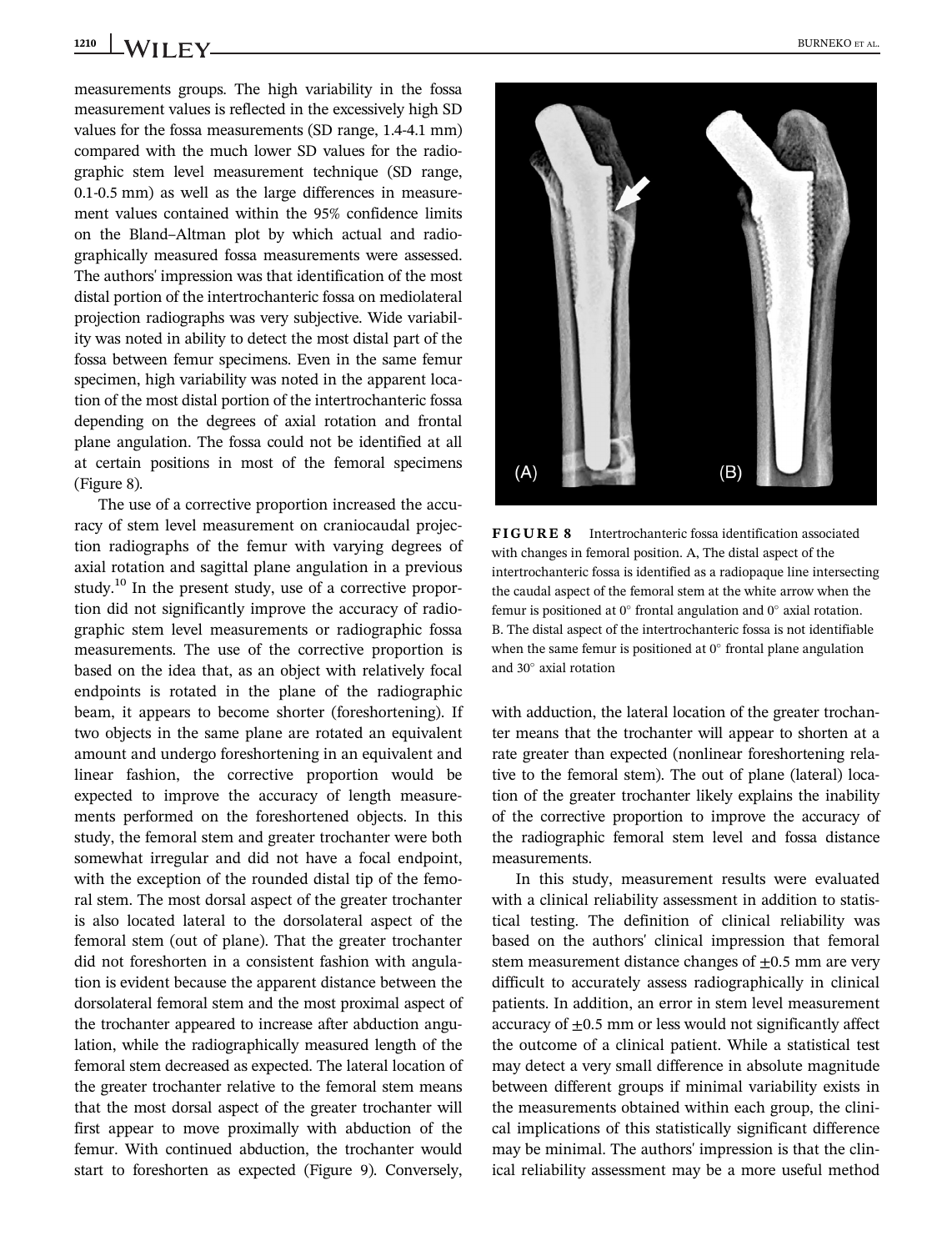

FIGURE 9 A, Relative femoral stem and trochanter position with  $0^\circ$  frontal plane angulation. The blue line represents the actual distance from the dorsal aspect of the greater trochanter to the dorsolateral femoral stem. B, With abduction (positive frontal plane) angulation, the dorsal aspect of the greater trochanter initially appears to move farther away from the dorsolateral aspect of the femoral stem up to a maximal amount equal to the length of the hypotenuse of the triangle formed between the most dorsal aspect of the greater trochanter, the most lateral aspect of the dorsolateral femoral stem and a point lateral to the dorsolateral aspect of the femoral stem, which is directly aligned with the dorsal aspect of the greater trochanter in the sagittal plane. C, With continued abduction angulation past the maximal point indicated by the hypotenuse of the triangle, the most dorsal aspect of the greater trochanter would appear to move closer to the dorsolateral femoral stem (foreshortening on a mediolateral projection radiograph)

of determining the limits of femoral positioning at which accurate femoral stem level measurements and fossa measurements can be obtained on mediolateral projection radiographs in the clinical setting. Clinical reliability results were overall similar to statistical significance results for all radiographic stem level measurements. For fossa measurements, the clinical reliability results provided evidence that radiographic and corrected fossa measurements were overall not consistently reliable.

This study had several limitations. Only one stem size and type was evaluated in this study, and results cannot necessarily be extrapolated to other sizes of stems or stems made by other manufacturers. The authors attempted to place the magnification marker at the exact level of the greater trochanter in all radiographic projections by attaching the marker to a flexible stand that allowed movement in different planes. This system relied on a subjective assessment that the marker was at the exact level of the greater trochanter in every projection, which was likely not the case. Small amounts of variability in magnification marker positioning may have introduced variability into the radiographic measurements of stem level. This study was a cadaveric bench top study in which femoral stem level was very carefully measured and controlled. Our measurement results may not prove to be as accurate in the clinical setting in which femoral position cannot be as finely controlled or assessed. In clinical animals, the position of the prosthetic femoral neck, prosthetic femoral head, or

acetabular cup may obscure the most proximal aspect of the greater trochanter on the mediolateral projection femur radiograph, making it impossible to assess subsidence in the clinical animal by using the technique described in this study. The authors reviewed serial radiographs (postoperative and follow-up) from the 50 most recently performed total-hip arthroplasties at a single specialty hospital. The technique of subsidence measurement on the mediolateral projection femur radiograph was able to be performed in 27 of 50 cases. In the remaining 23 cases, the prosthetic femoral neck/head or the acetabular cup obscured the most proximal aspect of the greater trochanter on the postoperative or follow-up radiographs. It has been the authors' clinical experience that positioning the hip in slight flexion rather than at a standing extension angle during acquisition of the mediolateral projection femur radiograph substantially increases the likelihood of clear identification of the most proximal aspect of the greater trochanter.

In conclusion, our hypothesis was partially accepted because the results of this study provide evidence that femoral stem level can be accurately measured on mediolateral projection radiographs at  $0^\circ$  frontal plane angulation for all evaluated subsidence levels and that increasing magnitude of frontal plane angulation (10 $^{\circ}$  or  $-10^{\circ}$ ) results in inaccurate and clinically unreliable stem level measurements. However, we found that axial rotation  $(15^{\circ}, 30^{\circ}, -30^{\circ})$  did not affect the accuracy or clinical reliability of femoral stem level measurement, nor did the use of a corrective